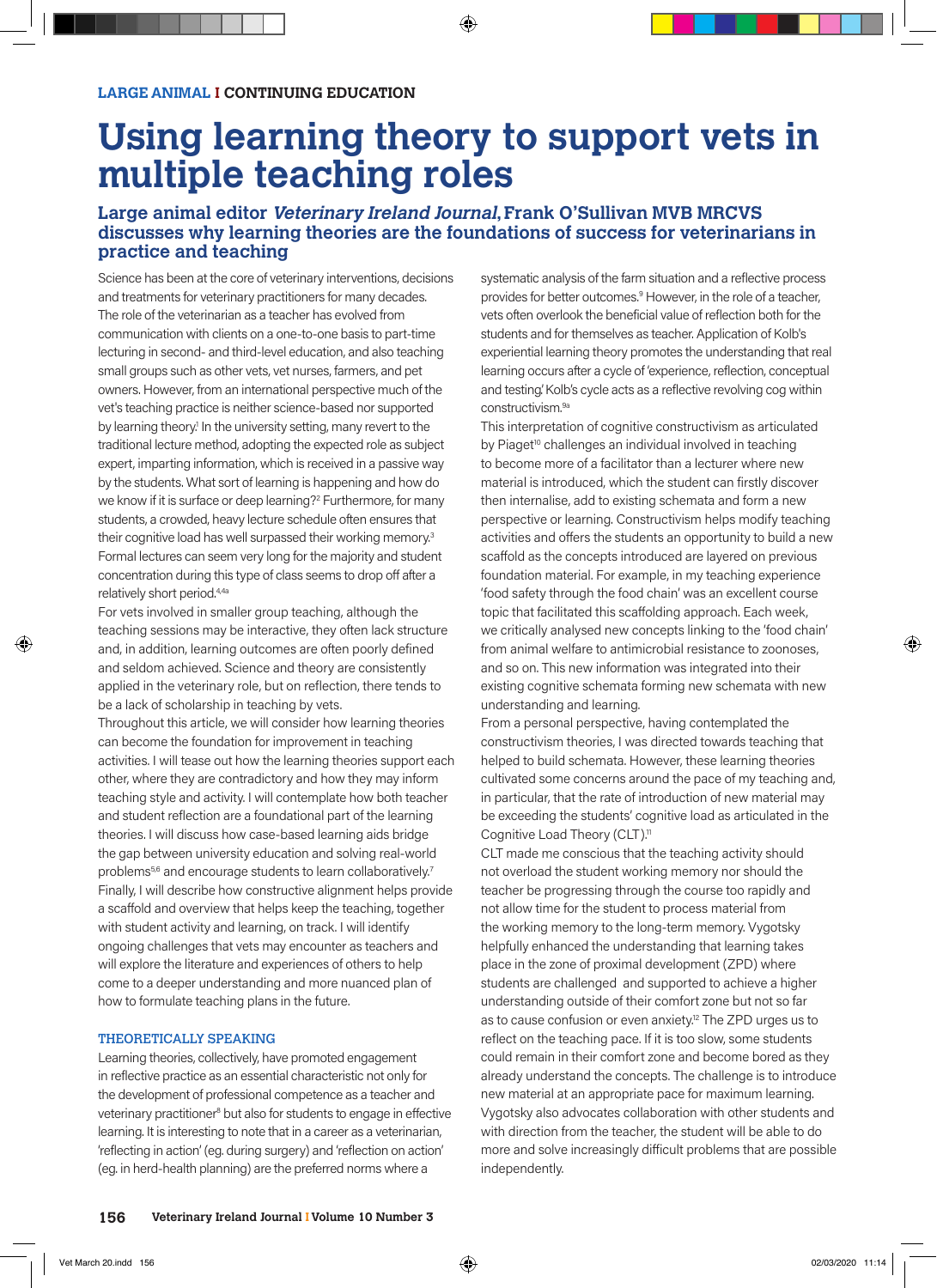#### OVERCOMING CHALLENGES

Although they provide clarity, there are some very significant challenges in application of the learning theories, especially with contemporaneous application of both the CLT and the ZPD in terms of understanding what zone the students were in both individually and collectively. How can we manage to achieve consistent learning outcomes in a timely fashion when working with a diverse group of students from different social and education backgrounds or with language or learning difficulties? Accordingly, it is not easy to be confident that teaching activities are achieving the required learning outcomes in a consistent manner.

# **BREAKTHROUGH**

A personal breakthrough providing answers to my queries about learning occurred after discussions with my teaching colleagues and also by asking the students themselves.13 Firstly, I provided the class with relevant background scientific material in advance of introducing a new topic. This background preparatory information consisted of video footage and reading material and was carefully selected, introduced and contextualised so that the students now had the opportunity to engage with the new material at their own pace in preparation for the next lecture. The students then sought to correlate the new knowledge with prior schemata in order to construct a new understanding and be ready for the next lecture.<sup>14</sup> As a consequence, there was positive student interaction, which gave me confidence that the student body had acquired a more consistent knowledge foundation and were ready to build new concepts on these foundations. The students themselves suggested that we go on the 'field visit' early in the semester so that they could 'contextualise' and 'bring to life" the material in subsequent lectures. They also inquired about using real-life situations and case studies. The students were changing behaviour from being passive participants to taking a lead. I was also transforming from teacher to facilitator, guiding and assisting students in constructing learning for themselves. I appreciated the move towards a deeper learning as they explored topics attempting to relate to other knowledge in their understanding.15

# REVISION TESTS

Secondly, subsequent to collective reflection, my teaching peers suggested that I introduce mini revision sessions both at the beginning and end of each lecture. This could take various forms from a quiz or multiple-choice question (MCQ) test, to setting up a class debate or using a video to review material. These formative tests were informal, ongoing and frequent. I found that the students were really engaged and motivated. I used formative assessment not only to keep track and monitor student learning but also to identify students who are struggling. These formative assessments allowed me to 'reflect in action' and focus on topics or students that needed attention to individualise learning or indeed to adapt my own approach to teaching a particular subject.<sup>16</sup>

#### SMALL GROUP

Thirdly, social constructivism triggered a paradigm shift within me and directed me towards small-group teaching in order to encourage interaction between students to share knowledge and negotiate a new construct from this knowledge.17 To apply and encourage social constructivism, I utilised small group teaching in conjunction with problem-based learning.18 The smaller group collectively negotiated meaning and built knowledge not as individuals but as a group. I converted my previous two-hour lecture slot into a workshop with diverse, time-bounded learning activities. We rotated the use of models, role play, debates and group work to create a positive dynamic and vibrant learning atmosphere. Role play, in particular, had two specific benefits. Firstly, it allowed allocation of roles to students that are linked to previous experience (and personal schemata) and secondly, we were able to change the scenario to reflect a different circumstance with different learning outcomes.

The students were lively and interested. Initially, I was also challenged as an authority with small group teaching when I essentially ceded power and control to the learners. My relationship with the students changed fundamentally. As facilitator, the role of the teacher is to stimulate critical thinking and support the conversation and occasionally put forward contributing scientific research as required. Collaboration and peer learning helps students, often with different skills and backgrounds, to arrive at a shared understanding. Application of social cognitivism helps students become aware of the assumptions they held and exposed them to different viewpoints and new perspectives.

#### **FACILITATION**

Something else significant happens with smaller groups and social constructivism. When groups consist of students from diverse cultural and religious backgrounds discussing key issues, they seem to move to a higher level of collaborative critical thinking and this can be very much enhanced and not hindered by the diversity of student cultures.<sup>19</sup> Consequently, teachers should look on diversity as a gift and opportunity to be harnessed and understand that diversity may not only reflect different skills and abilities but also assorted personal traits values and attitudes. By harnessing social constructivism, there are significant benefits for students' lives now and in the future working and living outside the classroom - especially with the additional interpersonal, problem-solving and communication skills they develop. As facilitator we cannot be all things to all people, but it is important to understand that we can facilitate inclusiveness by preparing the class in advance for the dialogue norms of diverse group of students. This is increasingly important in our multi-cultural environment.<sup>20</sup> Similarly, social constructivism plays an important role in the vet's work with the farming community through formation of 'farmer discussion groups'. Vets often act as facilitator and this is acknowledged to be particularly effective in knowledge transfer throughout the European Union. In order to attain effective learning and knowledge transfer, however, discussion groups require support in effective planning and facilitation.<sup>21,21a</sup>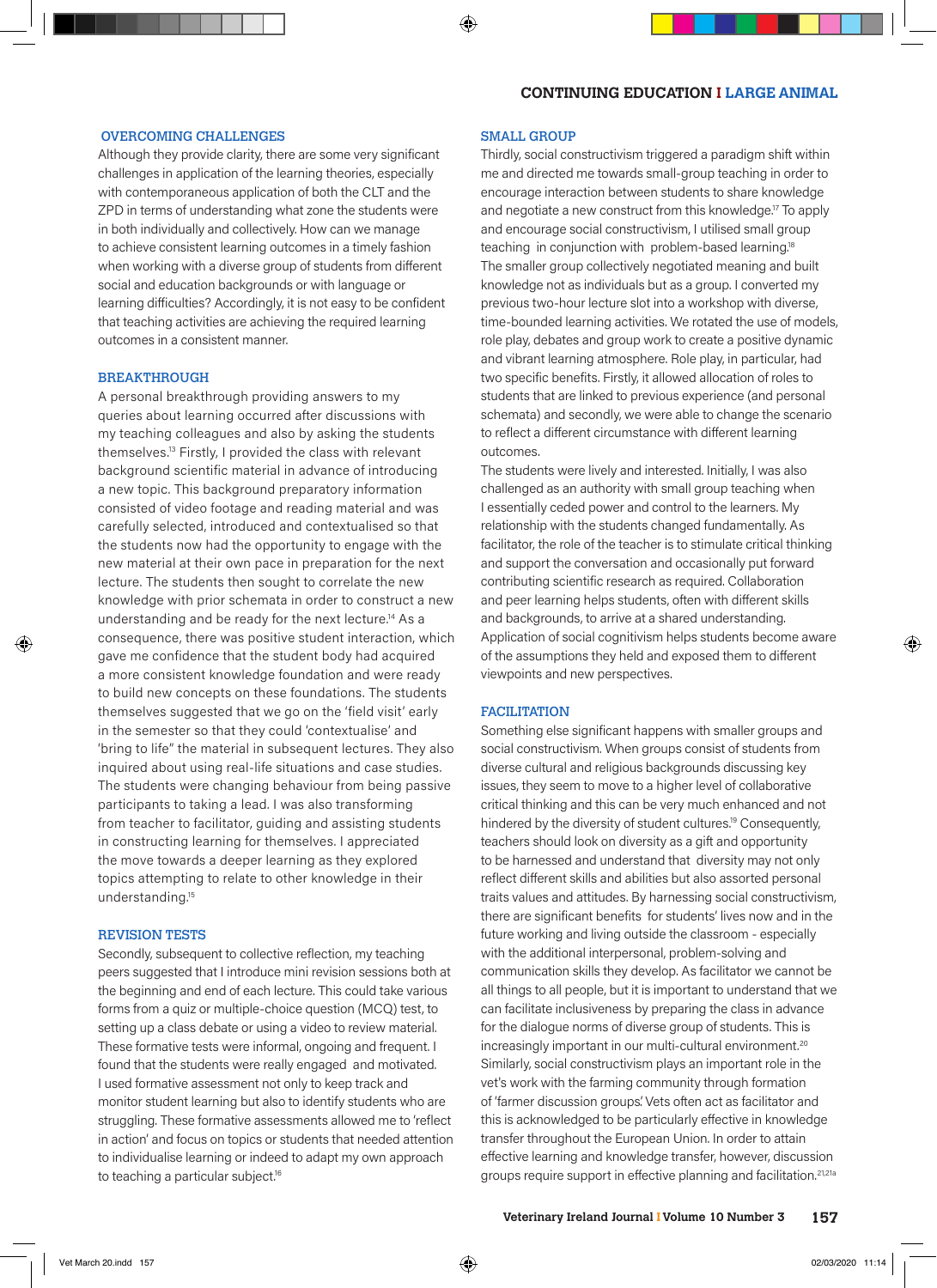

At the same time, we need to be critically analysing our own teaching and be acutely aware of the importance of being cognisant of the students' response to our teaching activities.<sup>22</sup>

# **HOUSEKEEPING**

As facilitators we can learn new skills in how to manage group dynamics, with a preference to arrange the chairs in semicircle formation so that everyone (including the facilitator) is equal. Housekeeping rules are also important where everyone, including the facilitator, sits in a circle. With small-group teaching, our role alters from lecturer and knowledge expert to tutor and facilitator. We need to be stimulated to manage the group dynamics by encouraging shy or bored students and governing the dominant or nuisance student (not easy). The teacher can really enjoy this role as we became the 'devil's advocate' and a type of 'neutral chair'.

The other major issue we encounter is when the collective learner opinion or outcome is contradictory to best scientific practice. As facilitator, it is best practice to politely highlight what is the best science research available. With regards to problem-based learning specifically, learners tend to engage naturally in collaborative problem solving and employ selfdirected inquiry and personal reflection in order to create their own path towards a solution, thereby developing new concepts and improve learning.<sup>23</sup>

A teacher in the facilitation mode learns quickly that there are important rules during small group teaching and facilitation. The optimal group size is around seven or eight learners. If greater, some learners cannot participate or have their voices heard. On the other hand, if the group size is significantly smaller, then the insights arising may be reduced. If the class is bigger it is often useful to divide them into smaller groups to achieve effective learning.<sup>24</sup>

Personal issues are kept outside and there has to be respect for each other's opinion. We have also used role play to good effect

where different scenarios are acted out in class.<sup>26</sup> As facilitator, I personally encourage use of interactive communication skills such as 'asking open questions', 'affirming', using 'empathetic listening' and 'summarising'. These skills are derived from motivational interviewing (MI)25,25a and are used increasingly in behaviour change in many scenarios and are eminently suited to small group teaching. In addition, it's very positive to note that during the undergraduate years, vet students from University College Dublin are exposed to problem-based learning, casebased learning and communications training, which are an integral part of their course.

## CONSTRUCTIVE ALIGNMENT

Clarity around teaching and learning can improve enormously when we consider the benefits of 'constructive alignment' which helps us appreciate the sequential importance and coherence between intended learning outcomes, assessment and teaching strategies in my role as an educator.<sup>27,28</sup> On the 'constructive alignment' platform we can feel as if we have a beneficial 'helicopter' view of the teaching and learning process and the ability to focus the spotlight on individual targets for the benefit of the entire outcome. Taking this as the overarching perspective, we can engage successfully with the university faculty to help redesign the learning outcomes. These learning outcomes may inform both the formative and summative examination material and provide guidance to use novel teaching approaches and activities that ensure engagement and alignment across the spectrum of the module. With regard to the excellent work of Animal Health Ireland in delivering herd health workshops, they have begun to use learning outcomes to define workshop content.

## **CONCLUSION**

In conclusion, learning theories have facilitated the use of reflection not only for the veterinarian as teacher but also